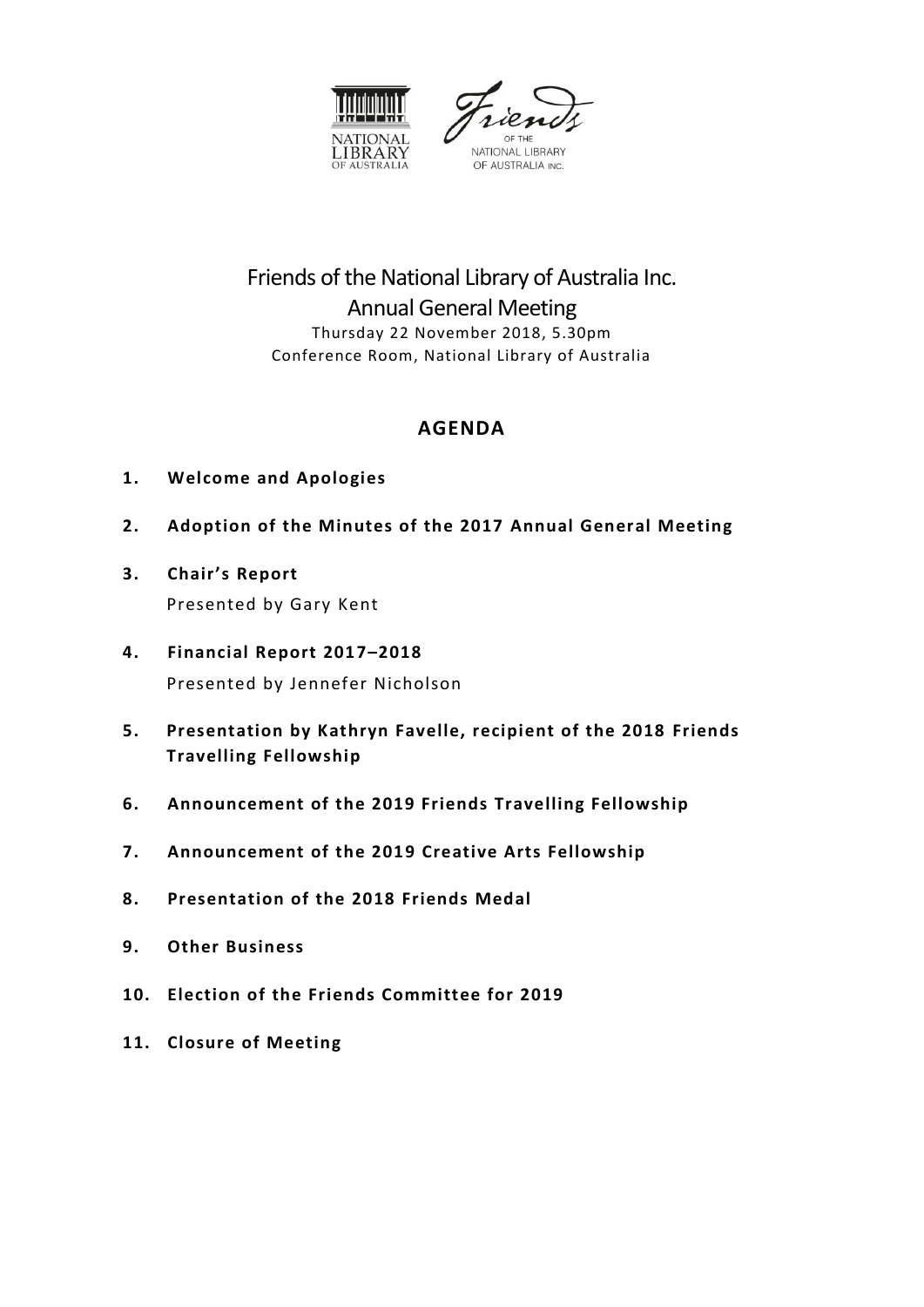# **AGENDA IT EM 2**

# Friends of the National Library of Australia Inc.

Minutes of the 2017 Annual General Meeting Thursday 23 November 2017, 5.30pm Conference Room, National Library of Australia

#### **PRESENT: 2017 Committee Members**

Gary Kent *Chair* Kathryn Cole *Deputy-Chair* James Ferguson *Treasurer* Lyn Adams *Member* Anne Davis *Member* Susan Ford *Member* Geraldine Mackey *Member* Jennefer Nicholson *Member* Jenny Oates *Member* Janice Taylor *Member* Ros Welch *Member* Katherine Crane *Acting Executive Officer*

Kathryn Favelle *NLA Representative*

#### **Friends Members**

| John Arundel              | Lynn Parry               |
|---------------------------|--------------------------|
| <b>Christine Barnsley</b> | Dennis Pearce            |
| Linette Bone              | Diana Pearce             |
| David Denham              | <b>Richard Reid</b>      |
| Patricia Denham           | Andrew Schuller          |
| Margaret Dent             | <b>Heather Seymour</b>   |
| Jennifer Evans            | John Seymour             |
| Michael Falk              | David Simmonds           |
| David Funnell             | <b>Margaret Simmonds</b> |
| Graham Jackson            | <b>Benita Thomas</b>     |
| Sylvia Marchant           | <b>Brian Thomas</b>      |
| Robyn Oates               |                          |

#### **Observ ers**

Sharyn O'Brien Carolyn Young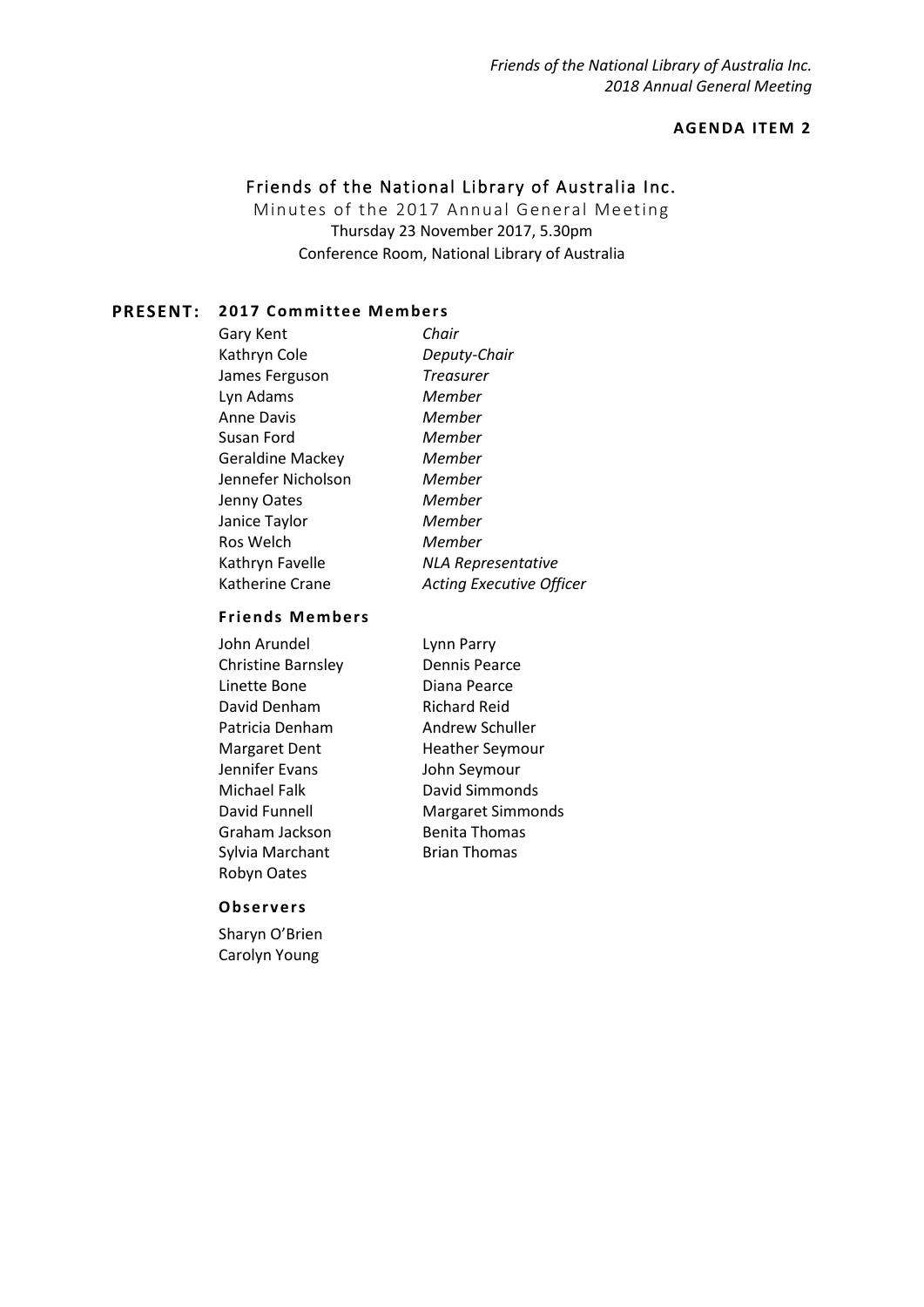## **1. Welc ome and Apologies**

Gary Kent welcomed members and noted that there were enough members present for a quorum.

Apologies were received from Marion Amies, Marie-Louise Ayres, Sharon Claydon, Meredith Hinchcliff, Ingrid Moses, John Moses, Cathy Pilgrim, Mary Pollard, Valerie Staggs, Elizabeth Storrs, Kevin White and John Worcester.

# **2. Adoption of the Minutes of the 201 6 Annual General Meeting**

The minutes of the 2016 AGM were examined and no changes were requested. Dennis Pearce moved that the minutes be accepted, and the motion was seconded by Janice Taylor. Members present at the AGM accepted the minutes without dissent.

# **3. Chair's Report for 2017**

The Chair, Gary Kent, presented his report and noted that 2017 had been another year of significant achievement for the Friends.

The Chair noted the ongoing challenges of maintaining membership. Membership reached a low of 1892 members in July last year but has climbed to 1952 by the end of October 2017. This in part reflects the membership strategy adopted by the Committee on advice from the 2016 Memberships Sub-committee. The Chair thanked James Ferguson for chairing the Sub-Committee. Other factors contributing to the rise in membership include partnerships with other organisations, promotion of the Friends at Library events and the ongoing discounts offered to Friends on National Library events and Bookshop purchases. The Chair also noted this year's launch of the Friends page on Facebook, and encouraged members to follow and promote the page.

The Chair noted that the forthcoming increase in membership fees—decided on this year by the Committee—will be the first increase since 2003. The current fees have not kept up with cost increases. The increase will also allow the Friends to continue supporting the Library, the main objective of the Friends. The Chair then noted the ways in which the Friends support the Library, including two fellowships, and in 2017 the \$10,000 gifted to the Library to support the digitisation of the Papers of Jessie Street in honour of retiring Director-General Anne-Marie Schwirtlich AM.

The Chair thanked Acting Executive Officer Katherine Crane and Administration Officer Belinda Jessup for their work in the Friends Office. He also thanked Library staff Marie-Louise Ayres, Cathy Pilgrim, Kathryn Favelle and Eleanor Hing Fay for their support of the Friends.

The Chair advised that Friends Executive Officer Sharyn O'Brien has received a well-deserved promotion and will be moving after a decade with the Friends. He thanked Sharyn for her unfailing commitment to and passion for the Friends over such a long period and noted what an asset this had been to the Friends.

The Chair thanked his fellow committee members for their hard work and noted that Deputy Chair Kathryn Cole, Treasurer James Ferguson, Jenny Oates and Geraldine Mackey are retiring from the Committee this year. He thanked them for their commitment.

The Chair paid tribute to long-time Friend and Committee member Alan Ives, who died during the year.

The Chair called for questions but none were received.

Lyn Adams moved that the Chair's report be accepted and the motion was seconded by Janice Taylor. Members present accepted the report without dissent.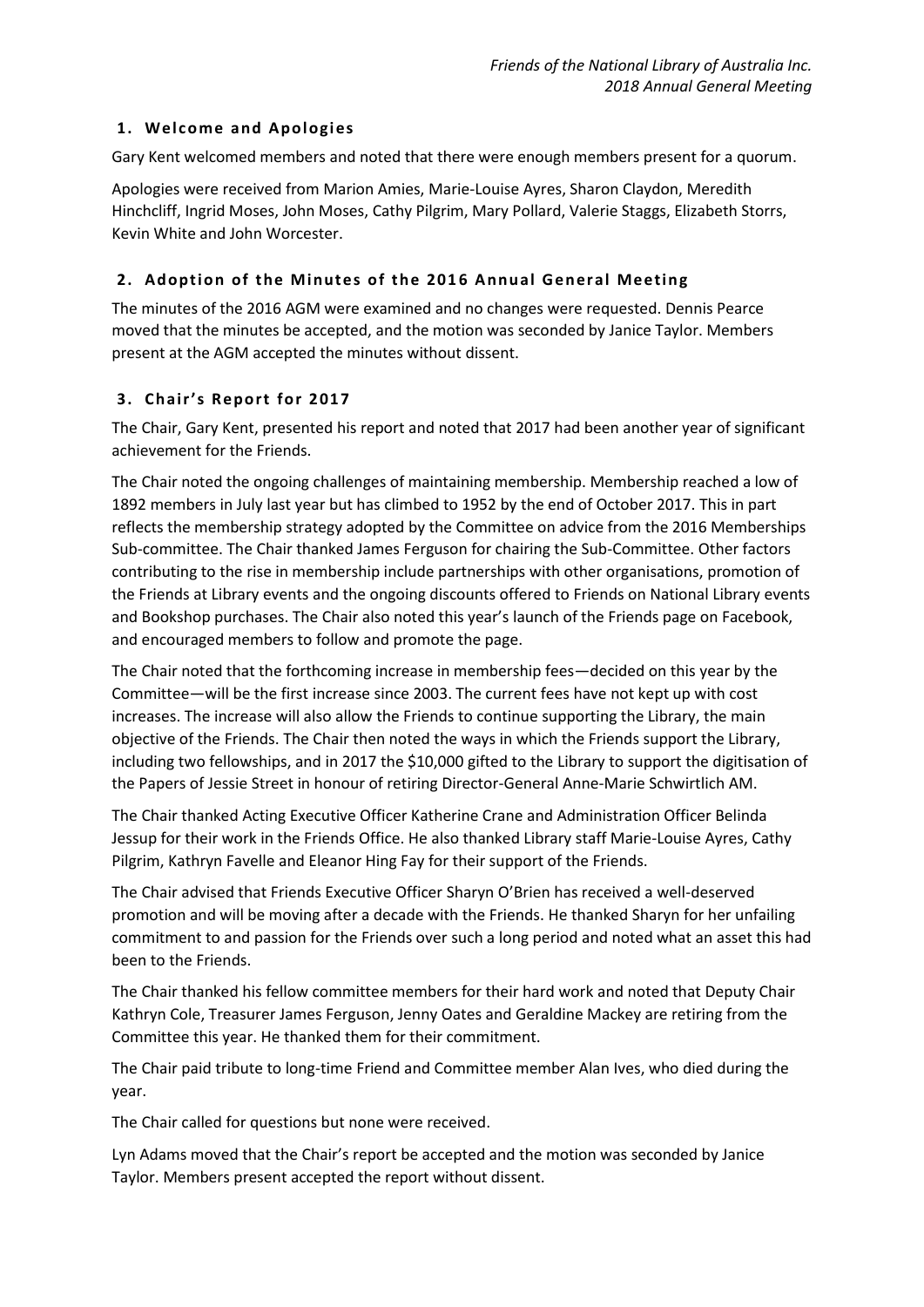## **4. Financ ial Report 2017–2018**

The Treasurer, James Ferguson, presented the financial statements of the Friends of the National Library for the financial year ending 30 June 2017 and advised the meeting that copies of the financial statement had been made available on entry to the meeting.

The Treasurer advised that the financial statements were prepared by Anthony Wilson of AccountAbility after an audit of the accounts and in accordance with the provisions of the Associations Incorporations Act 1991 of the Australian Capital Territory, accounting standards and other mandatory professional reporting requirements in Australia.

The Treasurer reported that the Friends had an operating deficit of \$5,344 for the financial year, with expenses of \$86,995 exceeding income of \$81,651. He noted that this was a pleasing result as the expenditure figure included the \$30,000 contributed to the Library for the Creative Arts Fellowship, the Travelling Fellowship, and the digitisation of the Papers of Jessie Street.

The Treasurer noted that these payments are outlined in the 'Detailed Income Statement' on page 16 of the financial report. The Treasurer also noted that one factor of significance is the decline in income from memberships, which prompted a membership drive during the year. Another figure to note is the significant decrease in the cost of postage, reflecting the move to greater use of electronic communication.

The Treasurer noted the Committee's commitment to supporting the Library financially through Fellowships and other activities, as supporting the Library is the Friends' ultimate objective.

The Treasurer thanked the 2017 Finance Sub-Committee for their help throughout the year. He also offered both thanks and congratulations to Sharyn O'Brien on her promotion.

The Treasurer called for questions but none were received.

Jennefer Nicholson moved that the Treasurer's report be accepted and the motion was seconded by Kathryn Cole. Members present at the AGM accepted the statements without dissent.

The Chair offered thanks to the Treasurer for his efforts and noted that he will be missed.

### **5.** Announcement of the 2018 Creative Arts Fellowship

The Chair announced that the recipient of the 2018 Friends of the National Library Creative Arts Fellowship is Dr Carolyn Young, a visual artist from Wamboin. The Chair noted that Carolyn's photography is held in many public collections, including that of Parliament House. Carolyn will use this fellowship to make new art based on Australian mammals of endangered grassy woodlands, linking colonial and contemporary experiences.

Carolyn told the Friends that she is thrilled to have received this fellowship and looks forward to using Library collections, including John Gould's book of mammals. She advised that she will be in residence for a fortnight from 27 November and then again in February 2018. After that, she will begin making her artwork in preparation for a solo exhibition in Goulburn.

### **6. Presentation of the 2017 Friends Medal**

The Chair announced that the recipient of the 2016 Friends Medal is Sharyn O'Brien, noting that the Medal was awarded for Sharyn's significant contribution to the Friends as Executive Officer since 2006.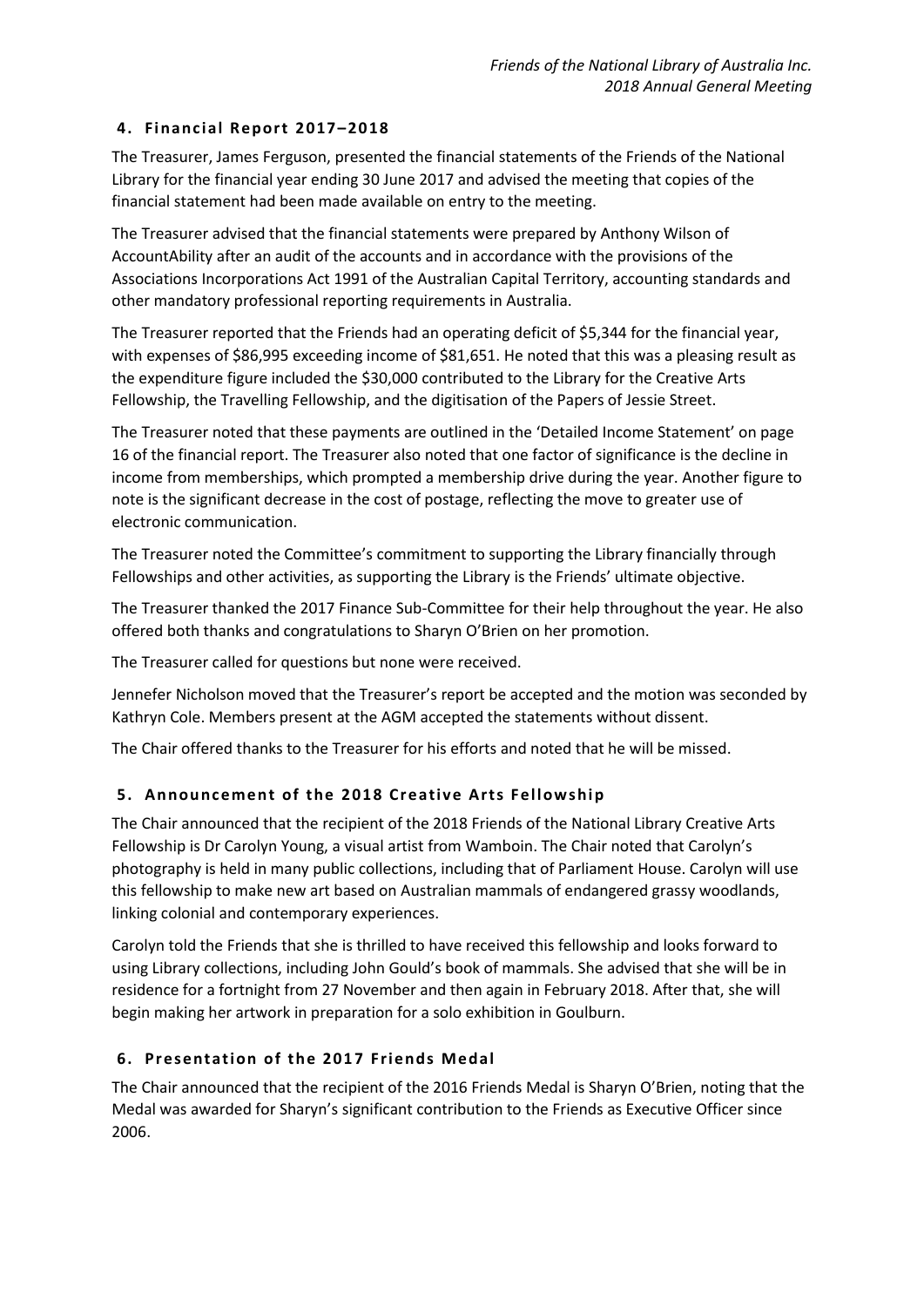Sharyn has been one of the longest-serving Friends executive officers, if not the longest serving. She has provided sound advice, continuity, and great service to the Friends of the National Library and, through it, to the Library itself. During her tenure, Sharyn has provided strong advocacy for the Friends within the National Library. She has worked to advance the interest of the Friends while assisting the Committee to ensure the Friends remains a strong, financially viable organisation. She has provided outstanding secretariat support to many committees and sub-committees, and delivered an outstanding program of Friends events.

Much of what Sharyn has achieved has not always been visible, although it is no less important. This work includes ensuring the Friends meets all its obligations under the *Associations Incorporation Act* and associated regulations, managing the Friends membership database, and maintaining relationships with Friends partners.

Sharyn thanked the Friends and said that she was honoured to receive the Medal. She noted that she had first started as Friends Executive Officer in 2006, and has had seven years total in the role, around maternity leave and other acting roles. She felt particularly blessed to have had this time with the wonderful people of the Committee and the membership at large, and reminisced about the many fascinating people she had met through Friends events.

# **7. Other Business**

The Chair was asked for an update on the Friends Travelling Fellowship, and reported that there would be news very soon. No decision had been made at the date of the AGM, but the Chair expected that there would be a result in the fortnight following.

## **8. Elec tion of the Friends Committee for 2018**

The Chair advised that a call for nominations for the twelve vacant positions on the 2018 Friends Committee was included in the September issue of the Friends Newsletter. By close of business on 23 October 2017, ten nominations had been received.

The Chair advised that the following members nominated to re-join the Committee for another year: Lyn Adams, Anne Davis, Susan Ford, Gary Kent, Ingrid Moses, Jennefer Nicholson, Janice Taylor and Ros Welch. Nominations have also been received from two new nominees: Jennifer Evans and Richard Reid. He noted that this left two positions vacant, which the Committee may chose fill through the co-option of members at a future Committee meeting, as specified in the Rules of Association.

The Chair asked if there were any objections to the appointment of the aforementioned members to the 2018 Committee. As no objections were received, the Chair requested formal acceptance of the aforementioned individuals as members of the 2018 Friends Committee.

Acceptance of the 2018 Friends Committee was proposed by Christine Barnsley and seconded by David Pearce. Members present accepted the 2018 Friends Committee without dissent.

The Chair congratulated the successful nominees for the 2018 Friends Committee and noted that the first meeting of the new Committee would be held on 5 December 2017.

### **Meeting c losed at 6.0 5pm**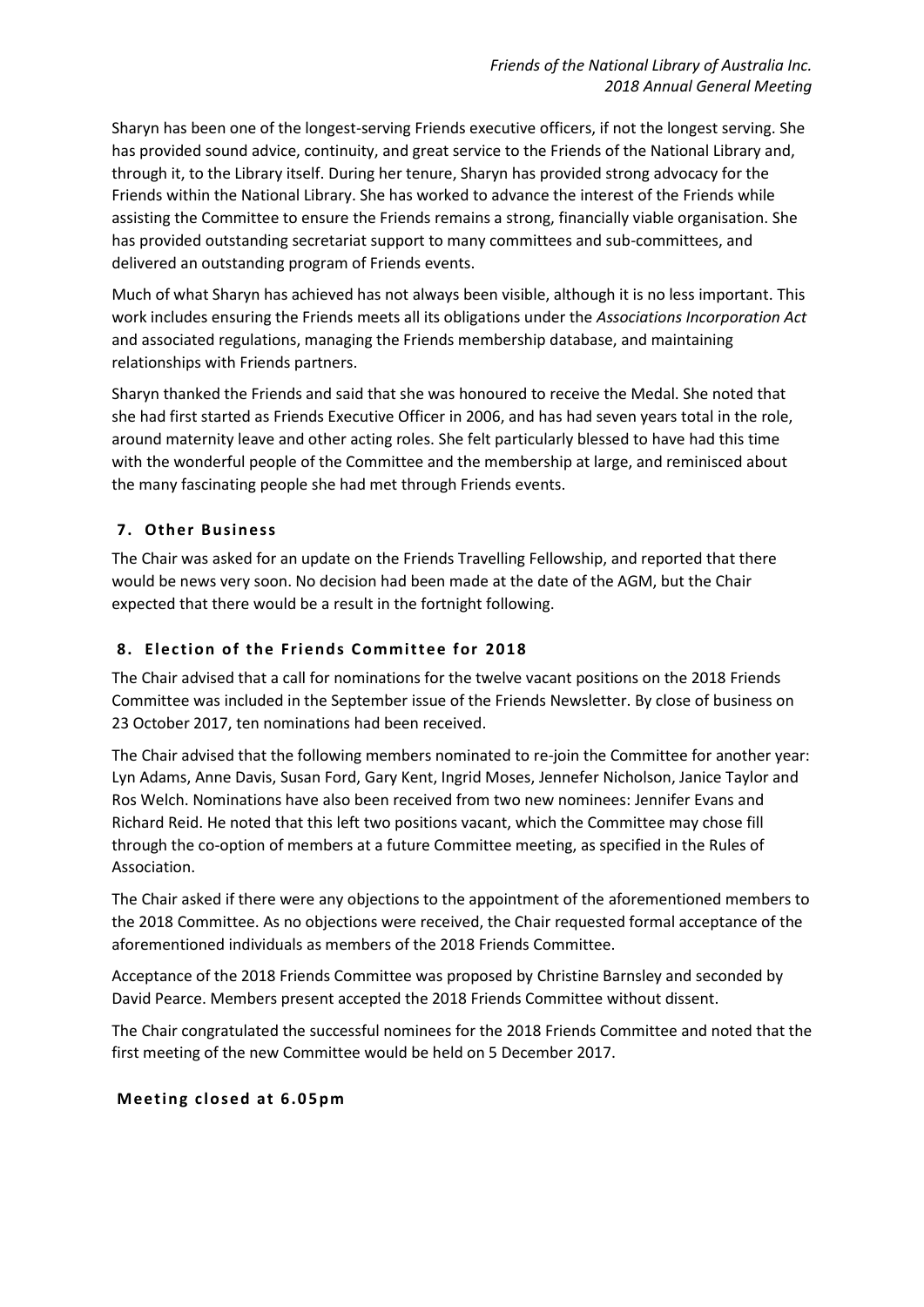#### **AGENDA ITEM 10**

#### **Election of the 2019 Friends Committee: Nominee Profiles**

#### **Lyn Adams**

Lyn commenced volunteering at the Library in 2002 as an exhibition guide; she now helps with sewing projects for Preservation. Lyn served on the Friends Committee as Treasurer between 2009 and 2012 and on the Committee in 2017 and 2018. Now retired, Lyn brings a variety of skills to the Committee having experience as a nursing sister, Australian and international air hostess, the wife of an army officer posted in Australia and overseas, a graduate of ANU and a public servant.

### **Diane Bell**

As a Friend, Diane has enjoyed the special events where library experts have taken us inside the collections and explained special holdings, and has found the presentations of the recipients of travelling and creative arts fellowships sponsored by the Friends to be stimulating and a tribute to the foresight of the Friends. She is currently preparing her own papers for deposit in the NLA and has the greatest respect for the staff and administration who have been uniformly thoughtful and engaged. She has held senior positions in higher education in Australia and the USA, undertaken a range of consultancies for community-based entities and, after retiring as Professor Emerita of Anthropology, The George Washington University, USA returned home to Australia in 2005. She is currently Distinguished Honorary Professor in the College of Asia and the Pacific at the ANU. She has published widely across a number of fields and genres, including *Daughters of the Dreaming*, *Generations: Grandmothers, mothers and daughters*, *Evil: A novel*; *Listen to Ngarrindjeri Women Speaking*, and *Ngarrindjeri Wurruwarrin: A world that is, was and will be*.

#### **How ard Murray**

Howard Murray is a retired public servant with a working background largely in investigation, security and human services. He has a keen interest in history and is an active member of two historical societies. He regularly attends presentations and events at the National Library and since early 2018 has been an invited member of the Friends Committee, specifically as a member of the Communications Sub-Committee. He seeks election to the Committee to continue to assist in contributing to its important role in support of the National Library.

### **Jennefer Nic holson**

Having served as Secretary General of the International Federation of Library Associations and Institutions (IFLA) (The Hague, Netherlands) for 8 years until her retirement in June 2016, and previously as the Executive Director of ALIA, Jennefer has an acute understanding of how libraries create informational, social, cultural and economic benefits for their users, the wider community and the nation. In IFLA's international advocacy, including in the UN and UNESCO, she was able to promote NLA's innovative programs such as Trove, and user-generated content, as examples of world's best practices. On her return to Canberra in August 2017 she joined the NLA Friends as part of her commitment to continue supporting and raising awareness of the significance of library services to our growth as individuals and as a nation.

### **Mary Pollard**

Mary joined the Friends of the National Library of Australia Inc. in July 2009. She is a qualified librarian and has worked as a Reference Librarian in university libraries and at the Australian War